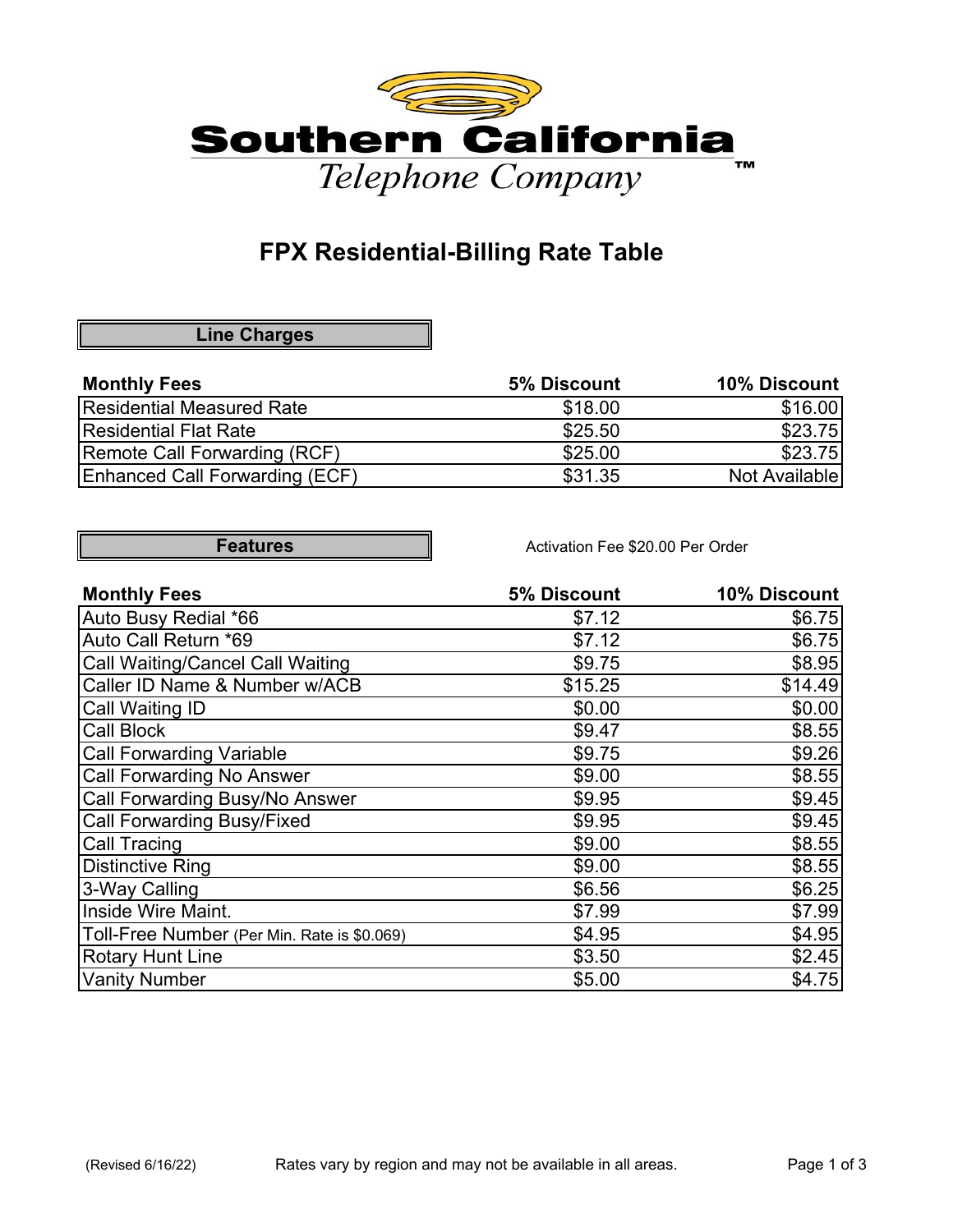|  | <b>Blocks</b> |  |
|--|---------------|--|
|--|---------------|--|

| <b>Monthly Fees</b>                         | 5% Discount   | 10% Discount |
|---------------------------------------------|---------------|--------------|
| <b>Caller ID Block</b>                      | No Charge     | No Charge    |
| <b>Caller ID Selective Block</b>            | No Charge     | No Charge    |
| <b>BNA Restriction (Collect Call Block)</b> | \$2.00        | No Charge    |
| D/A Connect Block                           | No Charge     | No Charge    |
| International Call Block                    | No Charge     | No Charge    |
| 700/900/976 Block                           | No Charge     | No Charge    |
| <sup>*66/*69/3-Way Block</sup>              | No Charge     | No Charge    |
| Long Distance & Toll Block                  | Grandfathered |              |
| Long Distance Restriction Code              | \$5.00        | \$5.00       |

#### **Voicemail**

| <b>Monthly Fees</b>           | <b>Our Price</b> |         |
|-------------------------------|------------------|---------|
| Basic Service VM              | \$20.00          | \$7.45  |
| <b>Standard Service VM</b>    | \$20.00          | \$8.45  |
| Deluxe VM w/ Extension Boxes  | \$20.00          | \$13.95 |
| Deluxe VM w/o Extension Boxes | \$20.00          | \$11.95 |
| <b>VM Controllable Ring</b>   | \$20.00          | \$1.43  |

### **Packages**

| <b>Available Packages</b>                                | 5% Discount   | 10% Discount |
|----------------------------------------------------------|---------------|--------------|
| Super Saver Plan (w/ Surcharges \$39.05)                 | Not Available | \$24.25      |
| Freedom Saver Plan (Reg. Sur. \$51.35 Red. Sur. \$47.80) | Not Available | \$33.00      |
| Freedom Plan (Reg. Sur. \$60.35 Red. Sur. \$56.80)       | Not Available | \$42.00      |
| Freedom Plus Plan (Reg. Sur. \$67.35 Redc. Sur. \$63.80) | Not Available | \$49.00      |
| More Freedom Plan (Reg. Sur. \$74.35 Red. Sur. \$70.80)  | Not Available | \$56.00      |
| 500 Minute Bundle                                        | \$20.00       | \$20.00      |

#### **Taxes**

| <b>Types of Taxes</b>             | 1st Line | <b>Additional Line(s)</b> |
|-----------------------------------|----------|---------------------------|
| <b>FCC Subscriber Line Charge</b> | \$8.80   | \$8.80                    |
| <b>FED Primary Carrier Charge</b> | \$3.95   | \$3.95                    |
| <b>ILEC Service Fee</b>           | \$5.60   | \$5.60                    |